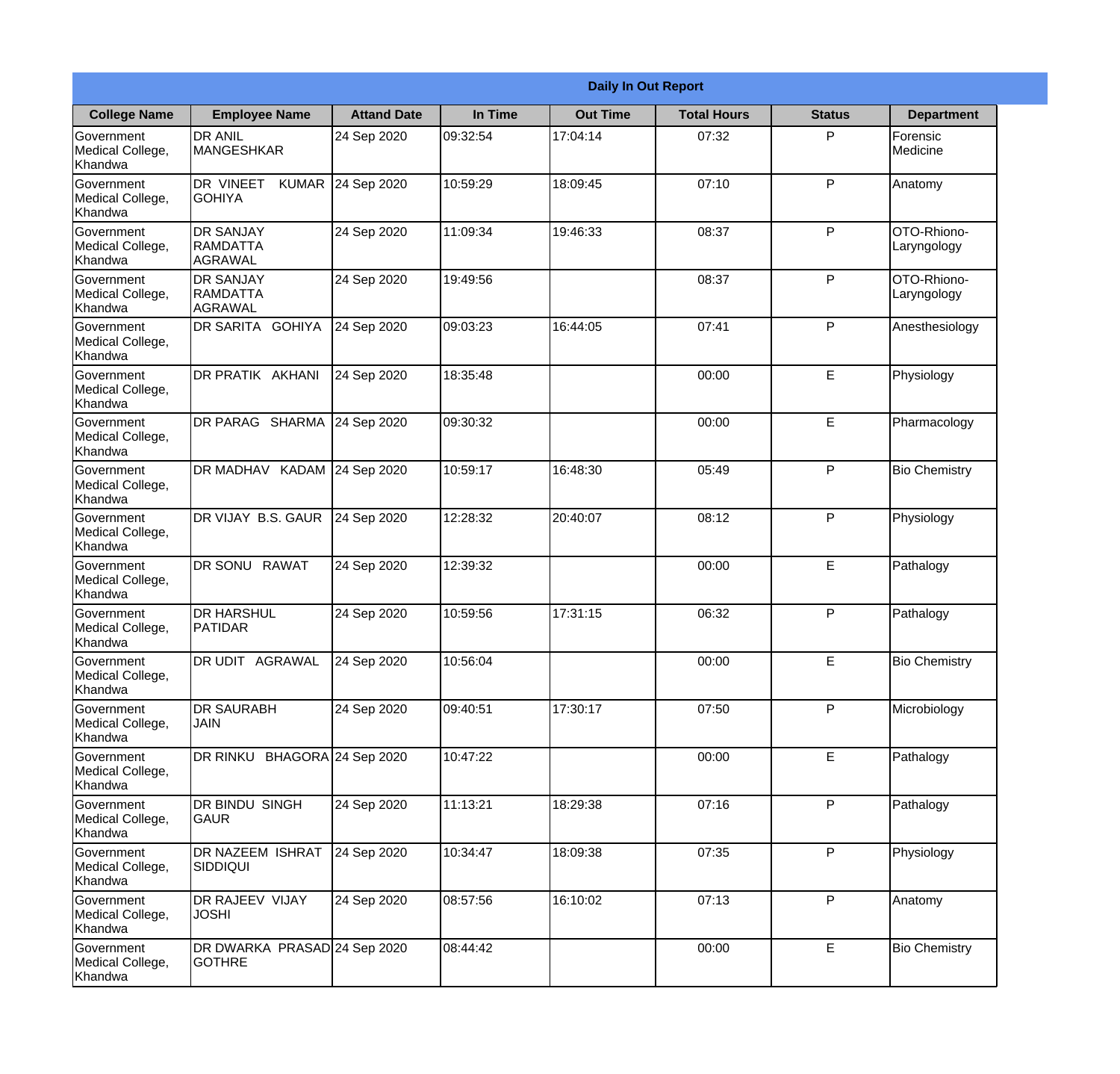| <b>Designation</b>                  | <b>Category</b> |
|-------------------------------------|-----------------|
| <b>Assistant Professor</b>          | Para Clinical   |
| Professor                           | Non Clinical    |
| Professor                           | Clinical        |
| Professor                           | Clinical        |
| Professor                           | Clinical        |
| Assistant Professor   Non Clinical  |                 |
| Professor                           | Para Clinical   |
| Assistant Professor   Non Clinical  |                 |
| Associate Professor Non Clinical    |                 |
| Demonstrator/Tutor   Para Clinical  |                 |
| Assistant Professor                 | Para Clinical   |
| Associate Professor Non Clinical    |                 |
| Associate Professor   Para Clinical |                 |
| Assistant Professor   Para Clinical |                 |
| Associate Professor   Para Clinical |                 |
| Professor                           | Non Clinical    |
| <b>Assistant Professor</b>          | Non Clinical    |
| Demonstrator/Tutor   Non Clinical   |                 |

## **Daily In Out Report**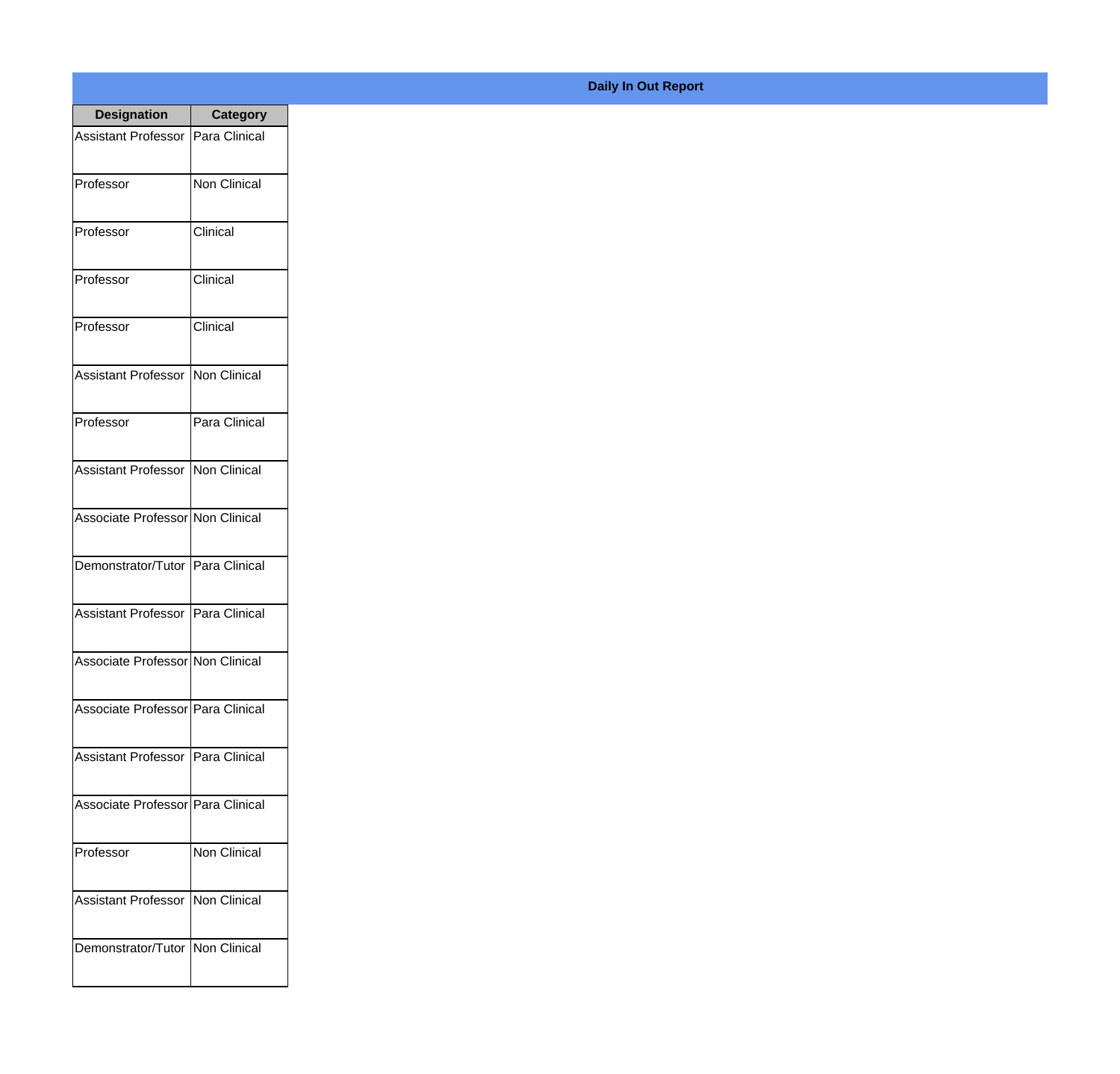|                                           |                                                       | <b>Daily In Out Report</b> |          |          |       |              |                         |
|-------------------------------------------|-------------------------------------------------------|----------------------------|----------|----------|-------|--------------|-------------------------|
| Government<br>Medical College,<br>Khandwa | DR SOUMITRA<br><b>SETHIA</b>                          | 24 Sep 2020                | 09:47:18 | 19:25:12 | 09:38 | P            | Community<br>Medicine   |
| Government<br>Medical College,<br>Khandwa | DR RASHMI YADAV                                       | 24 Sep 2020                | 10:08:45 | 16:13:20 | 06:05 | $\mathsf{P}$ | Community<br>Medicine   |
| Government<br>Medical College,<br>Khandwa | <b>MR PIYUSH KUMAR</b><br><b>MISHRA</b>               | 24 Sep 2020                | 10:58:06 |          | 00:00 | E            | Community<br>Medicine   |
| Government<br>Medical College,<br>Khandwa | DR SACHIN PARMAR 24 Sep 2020                          |                            | 11:02:19 | 19:27:09 | 08:25 | P            | Community<br>Medicine   |
| Government<br>Medical College,<br>Khandwa | DR PRAMILA VERMA 24 Sep 2020                          |                            | 11:26:55 | 18:32:26 | 07:06 | P            | Paediatrics             |
| Government<br>Medical College,<br>Khandwa | DR MANOJ BALKE                                        | 24 Sep 2020                | 09:20:58 |          | 00:00 | E            | Ophthalmology           |
| Government<br>Medical College,<br>Khandwa | <b>DR GARIMA</b><br><b>AGRAWAL</b><br><b>VARSHNEY</b> | 24 Sep 2020                | 10:06:42 |          | 00:00 | E            | Paediatrics             |
| Government<br>Medical College,<br>Khandwa | <b>DR CHANDNI</b><br><b>KAROLE</b>                    | 24 Sep 2020                | 09:47:06 | 18:11:58 | 08:24 | P            | Ophthalmology           |
| Government<br>Medical College,<br>Khandwa | DR PRIYA KAPOOR<br><b>KAPOOR</b>                      | 24 Sep 2020                | 10:20:47 | 17:06:40 | 06:46 | P            | Pathalogy               |
| Government<br>Medical College,<br>Khandwa | <b>DR SAPNA</b><br><b>MAHESHRAM</b>                   | 24 Sep 2020                | 11:03:22 | 17:29:02 | 06:26 | $\mathsf{P}$ | Community<br>Medicine   |
| Government<br>Medical College,<br>Khandwa | DR ANANT<br><b>TUKARAM PAWAR</b>                      | 24 Sep 2020                | 10:50:39 | 20:19:27 | 09:29 | P            | Community<br>Medicine   |
| Government<br>Medical College,<br>Khandwa | DR SHAIKH M.KHALIQ 24 Sep 2020                        |                            | 11:14:08 |          | 00:00 | E            | <b>Bio Chemistry</b>    |
| Government<br>Medical College,<br>Khandwa | DR RAJU                                               | 24 Sep 2020                | 10:11:08 | 17:55:04 | 07:44 | P            | Forensic<br>Medicine    |
| Government<br>Medical College,<br>Khandwa | DR RANJEET<br><b>BADOLE</b>                           | 24 Sep 2020                | 19:32:25 |          | 00:00 | E            | <b>General Medicine</b> |
| Government<br>Medical College,<br>Khandwa | DR NITESHKUMAR<br>KISHORILAL<br><b>RATHORE</b>        | 24 Sep 2020                | 10:41:07 |          | 00:00 | E            | Pharmacology            |
| Government<br>Medical College,<br>Khandwa | <b>DR PRIYESH</b><br><b>MARSKOLE</b>                  | 24 Sep 2020                | 15:21:58 |          | 00:00 | E            | Community<br>Medicine   |
| Government<br>Medical College,<br>Khandwa | DR SANGEETA<br><b>CHINCHOLE</b>                       | 24 Sep 2020                | 11:06:27 |          | 00:00 | E            | Physiology              |
| Government<br>Medical College,<br>Khandwa | DR NEERAJ KUMAR                                       | 24 Sep 2020                | 09:20:15 |          | 00:00 | E            | Dentisry                |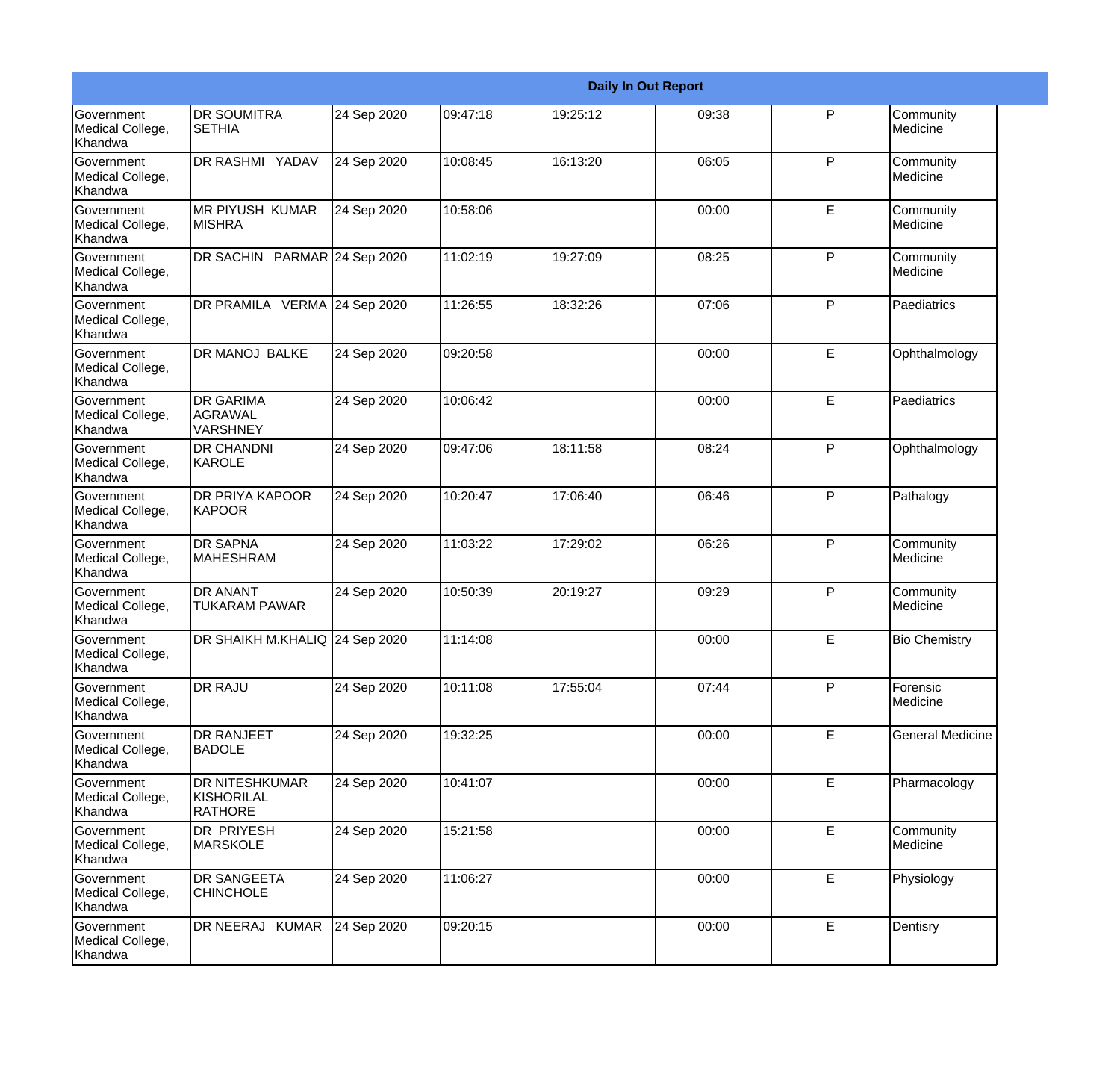| Assistant Professor Para Clinical |               |
|-----------------------------------|---------------|
|                                   |               |
| Assistant Professor Para Clinical |               |
| Statistician                      | Para Clinical |
| Assistant Professor Para Clinical |               |
|                                   |               |
| Professor                         | Clinical      |
| Assistant Professor Clinical      |               |
|                                   |               |
| Associate Professor Clinical      |               |
| Assistant Professor Clinical      |               |
|                                   |               |
| Demonstrator/Tutor Para Clinical  |               |
| Associate Professor Para Clinical |               |
|                                   |               |
| Professor                         | Para Clinical |
| Professor                         | Non Clinical  |
|                                   |               |
| Demonstrator/Tutor Para Clinical  |               |
| Assistant Professor Clinical      |               |
|                                   |               |
| Demonstrator/Tutor Para Clinical  |               |
| Associate Professor Para Clinical |               |
|                                   |               |
| Demonstrator/Tutor Non Clinical   |               |
| Assistant Professor Clinical      |               |
|                                   |               |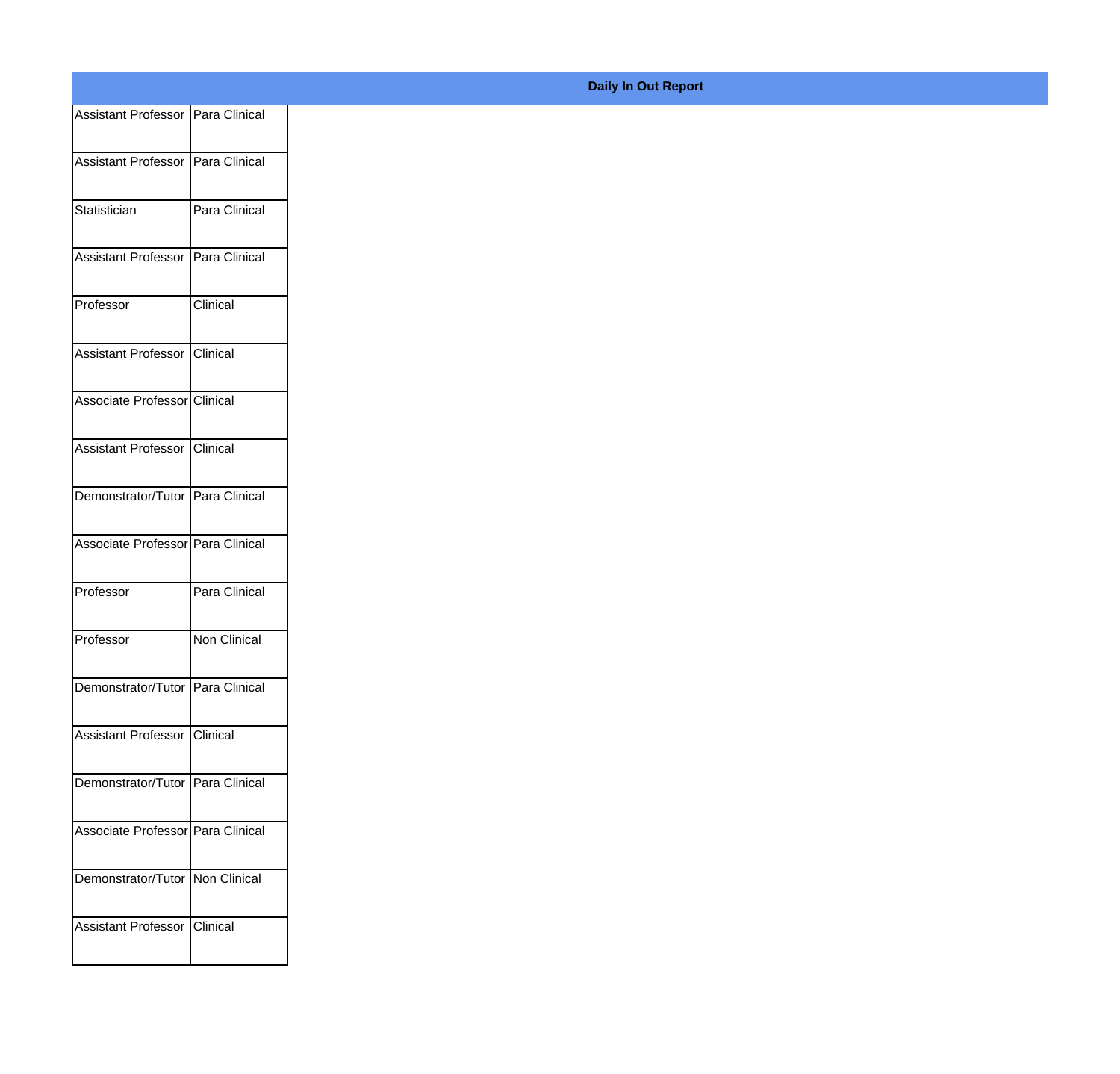|                                                   | <b>Daily In Out Report</b>                 |             |          |          |       |    |                                        |  |
|---------------------------------------------------|--------------------------------------------|-------------|----------|----------|-------|----|----------------------------------------|--|
| Government<br>Medical College,<br><b>Khandwa</b>  | <b>IDR NISHA MANDLOI</b><br><b>IPANWAR</b> | 24 Sep 2020 | 09:57:26 | 18:10:26 | 08:13 | P  | <b>Obstetrics &amp;</b><br>Gynaecology |  |
| Government<br>Medical College,<br>Khandwa         | <b>DR JITENDRA</b><br>IAHIRWAR             | 24 Sep 2020 | 10:10:59 | 17:54:54 | 07:44 | P  | Pathalogy                              |  |
| lGovernment<br>Medical College,<br><b>Khandwa</b> | <b>IDR MUKTESHWARI</b><br>IGUPTA           | 24 Sep 2020 | 11:11:55 | 16:55:31 | 05:44 | P  | Pharmacology                           |  |
| lGovernment<br>Medical College,<br>Khandwa        | IDR DEEPIKA<br><b>IPANWAR</b>              | 24 Sep 2020 | 10:59:08 | 17:33:37 | 06:34 | P  | <b>Bio Chemistry</b>                   |  |
| Government<br>Medical College,<br>Khandwa         | <b>MOHIT GARG</b>                          | 24 Sep 2020 | 11:47:48 |          | 00:00 | E. | General Medicine                       |  |